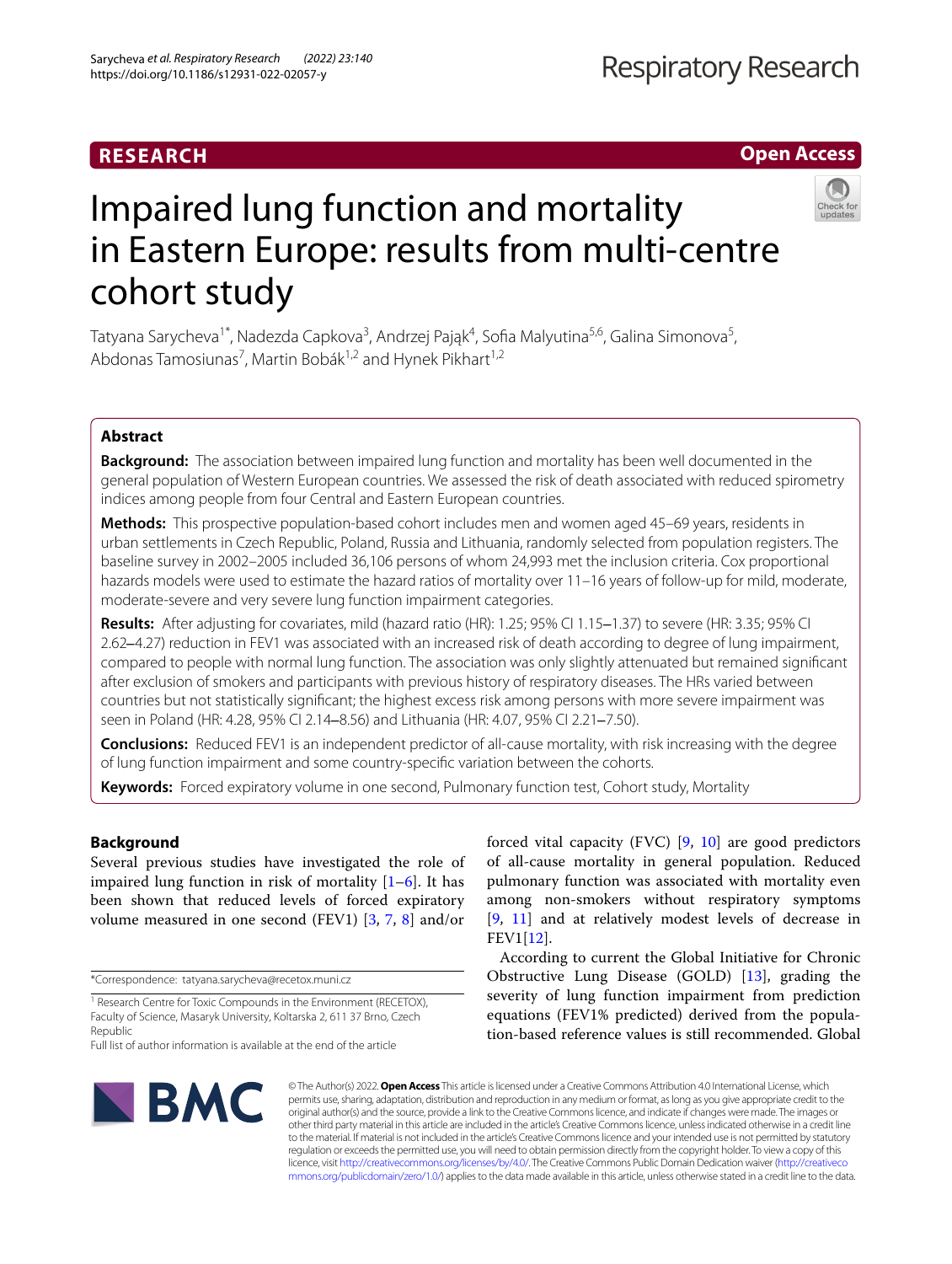Lung Function Initiative (GLI) equations [[14\]](#page-9-10) based on standardised Z-score has been also proposed, although, it has some limitations in elderly population  $[14, 15]$  $[14, 15]$  $[14, 15]$  $[14, 15]$ . The assessment of lung function impairment by prediction equations is very challenging particularly in elderly population as it might lead to increased number of false posi-tive results [\[16](#page-9-12)].

Most of the existing evidence in terms of mortality risk and lung function impairment is focused on Western Europe where exposure and risk factors may difer from the Central and Eastern European countries. In the urban rural epidemiology study (PURE), the decrease in FEV1 was associated with higher risk of mortality among people from low-income countries compared to population from middle or high incomes countries [[12\]](#page-9-8). Since the 1970s, mortality rates have been considerably higher in Eastern Europe and the former Soviet Union [\[17](#page-9-13), [18](#page-9-14)]: given this background of high mortality, the predictive power of lung function may difer from that reported in the Western Europe.

The prospective Health, Alcohol and Psychosocial factors in Eastern Europe (HAPIEE) cohort study has been designed to investigate risk factors for high rates of mortality and cardiovascular diseases in four Central and Eastern European countries (e.g., Czech Republic, Poland, Russia and Lithuania) [\[17](#page-9-13)]. It has been shown that low socioeconomic status was associated with impaired lung function in Poland [\[19](#page-9-15)]. To our knowledge, previous studies have not evaluated the risk of death associated with impaired lung function in these populations. In this study, we aimed to investigate the trend in FEV1 and FVC in association with all-cause mortality in the Eastern European populations in terms of level of lung function impairment and within countries variations.

## **Methods**

## **Study design and participants**

This study used data from the multinational prospective HAPIEE Project [[17\]](#page-9-13). It includes randomly selected people with a mean age of  $59 \pm 7.3$  years old from population registers in urban centres in Czech Republic, Poland, Russia and Lithuania ( $N=36,106$ ). The centres of data collection were located in seven towns in Czech Republic and in big cities such as Novosibirsk in Russia, Krakow in Poland and Kaunas in Lithuania. Baseline data on age, sex, health status, medical examination, lifestyle, socioeconomic and psychosocial factors were collected during 2002–2005. We used data from the baseline surveys conducted in 2002–2005 in the Czech Republic, Russia and Poland and in 2006–2008 in Lithuania. Data were collected using face-to-face interviews combined with the clinical examination, including spirometry.

The follow-up time was estimated based on deaths occurring until the end of 2020 in Czech Republic, until 31 July 2017 in Poland, until the end of 2017 in Russia and until 31 March 2019 in Lithuania. Persons with complete follow-up data were included in the study. Participants were censored on the date of death or the end of the study depending on data availability for each country.

All participants provided written informed consent. The study was performed in line with the principles of the Declaration of Helsinki. Approval was granted by the Joint UCL/UCLH Committees on the Ethics of Human Research (Committee Alpha), reference 99/0081; the Ethical Committee of the Institute of Internal Medicine, Siberian Branch of the Russian Academy of Medical Sciences, March 14, 2002 (Protocol No. 1); the Ethics Committee of the Kauans Medical University (reference P1-09/2005); and Ethics Committee at the National Institute of Public Health, Prague (reference 2002-01-08/P1).

#### **Spirometry and predicted values**

Spirometry was performed using a Micro-Medical Microplus spirometer with the use of a standardised protocol and in accordance with the American Thoracic Society (ATS)/European Respiratory Society (ERS) recommended satisfactory repeatability criteria [\[20](#page-9-16)]. Participants with acute pulmonary infections and illnesses (e.g., vomiting and nausea), recent surgical procedures and cardiovascular conditions (e.g., myocardial infarction and stroke) were excluded from testing [[20\]](#page-9-16). For each participant up to six pre-bronchodilator forced expiratory manoeuvres were performed. The attempts with the forced exhalation time for at least 6 s and without cough were accepted. The quality of the spirometry tests was ascertained by a qualifed pulmonologist. Two or more measurements of forced expiratory volume in 1 s (FEV1) and forced vital capacity (FVC) within 150 ml variation considered for the study [\[20\]](#page-9-16). For each participant the highest values of FEV1 and FVC were selected for further analysis.

Predicted values of FEV1 and FVC were obtained for all participants with age and height as main predictors separately for men and women. Z-scores of FEV1 and FVC were calculated using the GLI equations [\[14](#page-9-10)]. A second set of predicted values was obtained from National Health and Nutrition Examination Survey (NHANES) III equations derived from Caucasian ethnic group of non-smoking healthy individuals considering the same age, sex and height groups [[14,](#page-9-10) [21](#page-9-17)]. Both equations have shown a good ability to predict mortality [\[3,](#page-9-2) [16](#page-9-12), [22\]](#page-9-18). Subsequently, predicted values of FEV1 and FVC were compared with observed values and the percentage of predicted value was calculated. The analysis was performed using %predicted cut-offs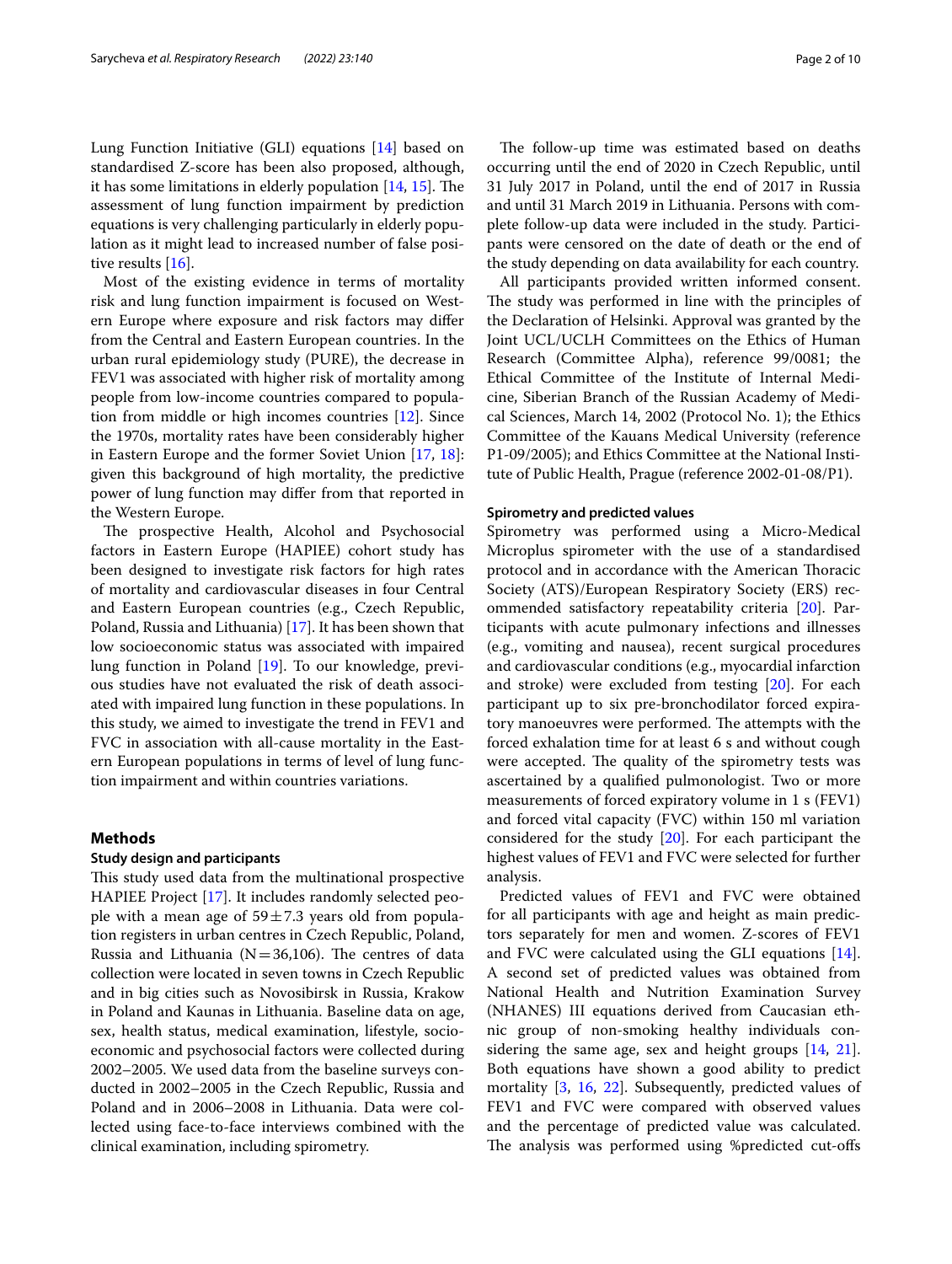for the NHANES III equations and Z-score cut-ofs from the GLI equations, these values were further categorised into normal (FEV1%>80/Z-score>−1.645), mild (FEV1% 80–70/−1.645>z-score>−2), moderate (FEV1% 69–60/−2>Z-score>−2.5), moderate-severe (FEV1% 59–50/−2.5>Z-score>−3), severe (FEV1% 49–35/−3>Z-score>−4), and very severe lung function impairment (FEV1% <  $35/Z$ -score  $-4$ ) [[23](#page-9-19)]. Similarly, the predicted values were obtained for FVC.

## **Outcome**

The primary outcome was all-cause mortality. Dates of death were obtained from the national or regional (Novosibirsk) death registers in each country. All registers have been shown a complete coverage of deaths [\[17](#page-9-13)].

# **Covariates**

Data on covariates was obtained from questionnaires and medical examination. The selection of variables was based on their known association with mortality [\[24](#page-9-20), [25\]](#page-9-21). For the adjustment we considered age, sex, education (primary, secondary education, college or university degree), occupation (employed, retired or unemployed), deprivation scale (graded from 1 as a least deprived up to 12 as a most deprived), smoking status (never, current or past heavy smoker (>30 cigarettes per day), moderate smoker (11–29 cigarettes per day), or light smoker  $\left($  < 10 cigarettes per day)) [[26\]](#page-9-22), alcohol consumption (never, graduated frequency from 1 to 3 drinks monthly or 1–5 drinks weekly), physical activity ( as number of hours demanding physical activity per week) and healthy diet score [\[27](#page-9-23)]. We also identifed the following self-reported comorbidities: stroke, myocardial infarction, ischemic heart disease, hypertension (defned as measured blood pressure>140/90 mm Hg and/or self-reported treated hypertension), diabetes (treated and/or untreated), asthma and chronic obstructive pulmonary disease (COPD), any type of surgery (in last 3 months) and cancer.

Information on pulmonary symptoms such as cough with or without phlegm (for 3 months) and chest pain were also included in the analyses as markers of respiratory diseases.

Confounders obtained during medical examination were weight, height, body-mass index (BMI), blood pressure.

#### **Statistical analyses**

All analyses were performed with Stata (Version 14; StataCorp). Descriptive statistics are presented as means with standard deviations (SD) or frequencies with proportions.

The association of FEV1 and FVC categories with the risk of death was estimated using Cox proportional hazards regression models. FEV1 and FVC predicted values were entered into the model as categorical variables accounting for level of lung function impairment with the "no impairment" category as a reference. We used robust variance estimator to account for possible interactions between groups and multiple comparison. Proportional hazards assumptions were confrmed by exploring parallelism of log negative and log estimated survival curves for each covariate (Additional fle [1](#page-8-0): Fig. S1). Hazard ratios (HR) with their corresponding 95% confdence intervals (CI) were estimated by crude (included age and sex) and confounder-adjusted models.

The main analyses included smokers and non-smokers as well as people with previous history of respiratory diseases. In order to exclude potential infuence of these confounders on mortality risk, we conducted sensitivity analyses after excluding people with smoking history and history of chronic respiratory diseases (e.g., COPD and asthma) and symptoms.

We also conducted separate stratifed sensitivity analysis for each country with diferent follow-up time.

# **Results**

Altogether 36,106 individuals were recruited at baseline, of whom 24,993 met the inclusion criteria (Fig. [1](#page-3-0)). Spirometry was conducted on 25,224 persons. The relatively large number of persons with missing spirometry data was due to non-response in clinical examination in Czech and Polish participants. In addition, spirometry tests in the Polish cohort were only done on random 50% of respondents in the  $2<sup>nd</sup>$  year of baseline survey for logistic reasons. Compared to people with normal spirometry values, people with abnormal FEV1 were older with increasing proportion of men, people with smoking history and with chronic cardiovascular and lung diseases (Additional fle [1](#page-8-0): Table S1, S2).

In comparison between countries, Russian participants were more likely to have a history of smoking and the proportion of people with severe lung impairment was the highest (Table [1](#page-4-0)). In contrast, participants from Poland sample were more likely to have a history of cardiovascular and metabolic diseases including ischemic heart disease, myocardial infarction and diabetes. COPD with respiratory symptoms was more common in population from Lithuania; and higher frequency of alcohol use was observed in people from Czech Republic (Table [1](#page-4-0)).

The proportion of people with abnormal FEV1 based on NHANES III algorithm were higher compared with those obtained from GLI 2012 Eqs. (4453 vs 3095) although the risk of death showed a similar trend in comparison groups categorised by both methods (Table [2](#page-5-0)).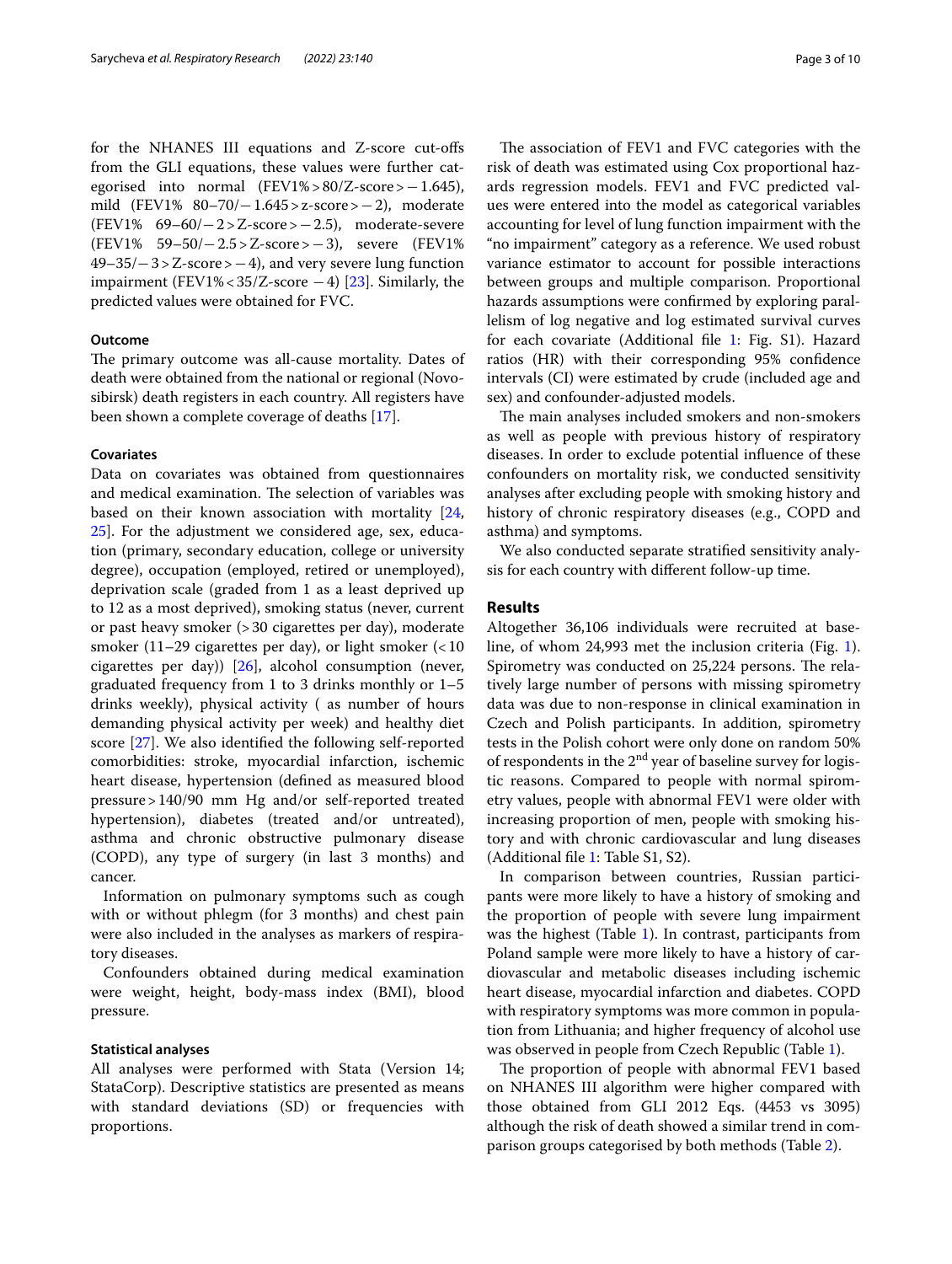Sarycheva *et al. Respiratory Research (2022) 23:140* Page 4 of 10



<span id="page-3-0"></span>In total, 5211 persons died during the average of 13 years of follow-up (Additional fle [1](#page-8-0): Table S3). Mortality rate showed gradual increase associated with the degree of lung function impairment and the rate ranged from 2.23 (95% confidence interval (CI) 2.07-2.40) per 100 person-years among people with mild impairment to 7.18 (95% CI 5.67‒9.09) per 100 person-years among people with very severe lung function impairment compared to healthy individuals (mortality rate 1.36, 95% CI 1.31–1.40 per 100 person-years) (Table  $2$ ). In the Cox proportional hazards regression model adjusted for age and sex, low FEV1 was associated with a 55% increased relative risk of death (HR 1.55, 95% CI 1.43‒1.68) in people with mild and more than four-fold increase (HR 4.44, 95% CI 3.36–5.87) in people with very severe lung function impairment compared with participants with no impairment. When the model was adjusted for other baseline covariates, the HR decreased to 1.25 (95% CI 1.15–1.37) in the group with mild and to 3.35 (95% CI 2.62‒4.27) in very severe lung function impairment. Similar results were observed with FVC% indices, therefore, further analyses were conducted with FEV1% (Additional fle [1](#page-8-0): Table S4).

The association between decrease in FEV1 even to mild degree and all-cause mortality was still observed after exclusion of people with previous history of respira-tory diseases and symptoms (Table [3,](#page-6-0) HR 1.20, 95% CI  $1.07-1.35$ ) as well as among never smokers (HR 1.40, 95%) CI 1.21–1.62) (Table [3](#page-6-0)) (Additional file [1:](#page-8-0) Table S4).

When the analyses were stratifed by country, the association between very severe lung function impairment and risk of death was lower in Czech Republic (HR 2.99, 95% CI 1.76‒5.09) and Russia (HR 2.98, 95% CI 2.07‒4.30), while in Poland (HR 4.28, 95% CI 2.14‒8.56) and Lithuania (HR  $4.07$ ,  $95\%$  CI 2.21–7.50) the excess risk of death in the very severe impaired group was highest (Table [4](#page-7-0)). Although, the confdence intervals were wider and the diferences in HRs between countries were not statistically significant ( $p=0.86$ ). Similar results were obtained with balanced follow-up time (restricted to 10 years) (Additional fle [1](#page-8-0): Table S5).

# **Discussion**

In this study of 24,993 persons from four Central and Eastern European countries, we found an independent, strong and dose-dependent association between lung function impairment and all-cause mortality. The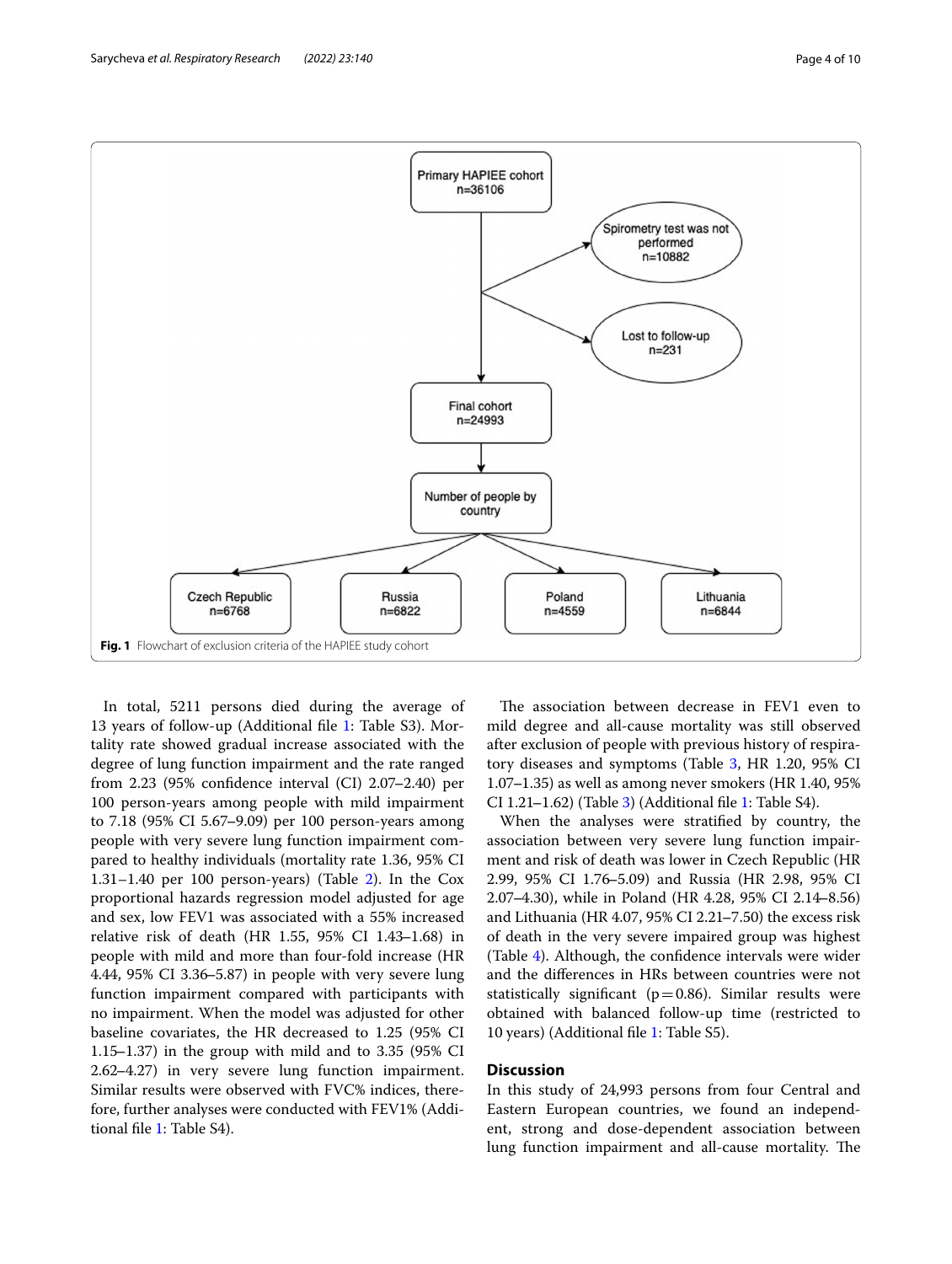# <span id="page-4-0"></span>**Table 1** Characteristics of the study sample by country (n = 24 993)

|                                                     | <b>Czech Republic</b> | Russia       | Poland      | Lithuania     |
|-----------------------------------------------------|-----------------------|--------------|-------------|---------------|
|                                                     | $(n=6768)$            | $(n = 6882)$ | $(n=4559)$  | $(n = 6 844)$ |
| Age (years), mean (SD)                              | 58.3 (7.1)            | 57.9 (7.0)   | 58.1 (6.9)  | 60.9(7.6)     |
| Age (years), %                                      |                       |              |             |               |
| < 50                                                | 16.6                  | 17.3         | 16.2        | 11.9          |
| $50 - 59$                                           | 37.7                  | 43.2         | 42.5        | 31.8          |
| $60 - 69$                                           | 44.0                  | 38.0         | 39.4        | 43.3          |
| $\geq 70$                                           | 1.7                   | 1.5          | 1.9         | 13.0          |
| Women, %                                            | 54.2                  | 54.0         | 50.6        | 54.5          |
| Occupational status, %                              |                       |              |             |               |
| Employed                                            | 43.4                  | 36.6         | 35.8        | 39.7          |
| Retired/employed                                    | $8.0\,$               | 18.5         | 5.9         | 17.5          |
| Retired/unemployed                                  | 45.2                  | 39.4         | 51.9        | 37.2          |
| Unemployed                                          | 3.4                   | 5.5          | 6.4         | 5.6           |
| Smoking status, %                                   |                       |              |             |               |
| Current, $\geq 1$ cigarette                         | 23.0                  | 28.2         | 28.3        | 17.4          |
| Current, < 1 cigarette                              | 2.7                   | $1.0\,$      | $2.0\,$     | 2.1           |
| Past smoker                                         | 29.7                  | 13.4         | 28.2        | 17.9          |
| Never                                               | 44.6                  | 57.3         | 41.5        | 62.6          |
| Smoking category <sup>a</sup> , %                   |                       |              |             |               |
| Light                                               | 55.4                  | 36.3         | 43.7        | 45.6          |
| Moderate                                            | 38.2                  | 51.2         | 44.1        | 45.2          |
| Heavy                                               | 6.4                   | 12.5         | 12.2        | 9.2           |
| Alcohol consumption <sup>b</sup> , %                |                       |              |             |               |
| Never                                               | 11.7                  | 14.5         | 35.1        | 47.4          |
| <1/monthly                                          | 25.9                  | 37.6         | 21.8        | 26.7          |
| 1-3/monthly                                         | 21.1                  | 21.6         | 0.2         | 19.9          |
| 1-4/weekly                                          | 28.5                  | 23.5         | 19.1        | 5.5           |
| $\geq$ 5/weekly                                     | 12.9                  | 2.7          | 3.8         | 0.5           |
| Deprivation range <sup>c</sup> , mean (SD)          | 1.6(2.3)              | 3.8(3.6)     | 2.1(2.9)    | 1.0(1.9)      |
| Physical activity moderated, mean (SD)              | 13.7 (12.2)           | 16.8 (11.7)  | 13.9 (10.6) | 15.8 (10.8)   |
| Physical activity vigorous <sup>e</sup> , mean (SD) | 4.4(5.4)              | 2.5(5.9)     | 5.6(6.1)    | 2.9(4.8)      |
| BMI, mean (SD), kg/m <sup>2</sup>                   | 28.2 (4.6)            | 28.5(5.5)    | 28.3 (4.6)  | 29.4(5.3)     |
| Comorbidities, %                                    |                       |              |             |               |
| Cardiovascular diseases                             |                       |              |             |               |
| Hypertension                                        | 65.2                  | 65.6         | 60.5        | 66.5          |
| Myocardial infarction                               | $5.0\,$               | $7.2\,$      | 8.3         | $7.8\,$       |
| Ischemic heart disease                              | 8.2                   | 15.7         | 19.0        | 9.8           |
| Stroke                                              | 3.3                   | $4.8\,$      | 2.5         | 4.2           |
| Lung diseases                                       |                       |              |             |               |
| COPD                                                | 14.4                  | 23.3         | 11.3        | 16.3          |
| Asthma                                              | 4.6                   | 3.0          | 6.8         | 3.9           |
| Cough (> 3 months)                                  | 14.0                  | 17.5         | 16.6        | 14.8          |
| Chest pain (> 3 months)                             | 12.5                  | 15.5         | 15.3        | 15.5          |
| Any type of cancer                                  | 6.3                   | 2.9          | 5.1         | $7.2\,$       |
| Other diseases                                      |                       |              |             |               |
| <b>Diabetes</b>                                     | 11.4                  | 5.2          | 12.1        | $7.6\,$       |
| Any type of surgery                                 | 2.0                   | 0.2          | 1.9         | $1.0\,$       |
| Spirometry, mean (SD)                               |                       |              |             |               |
| FEV1                                                | 2.55(0.8)             | 2.58(0.8)    | 2.55(0.8)   | 2.63(0.8)     |
|                                                     |                       |              |             |               |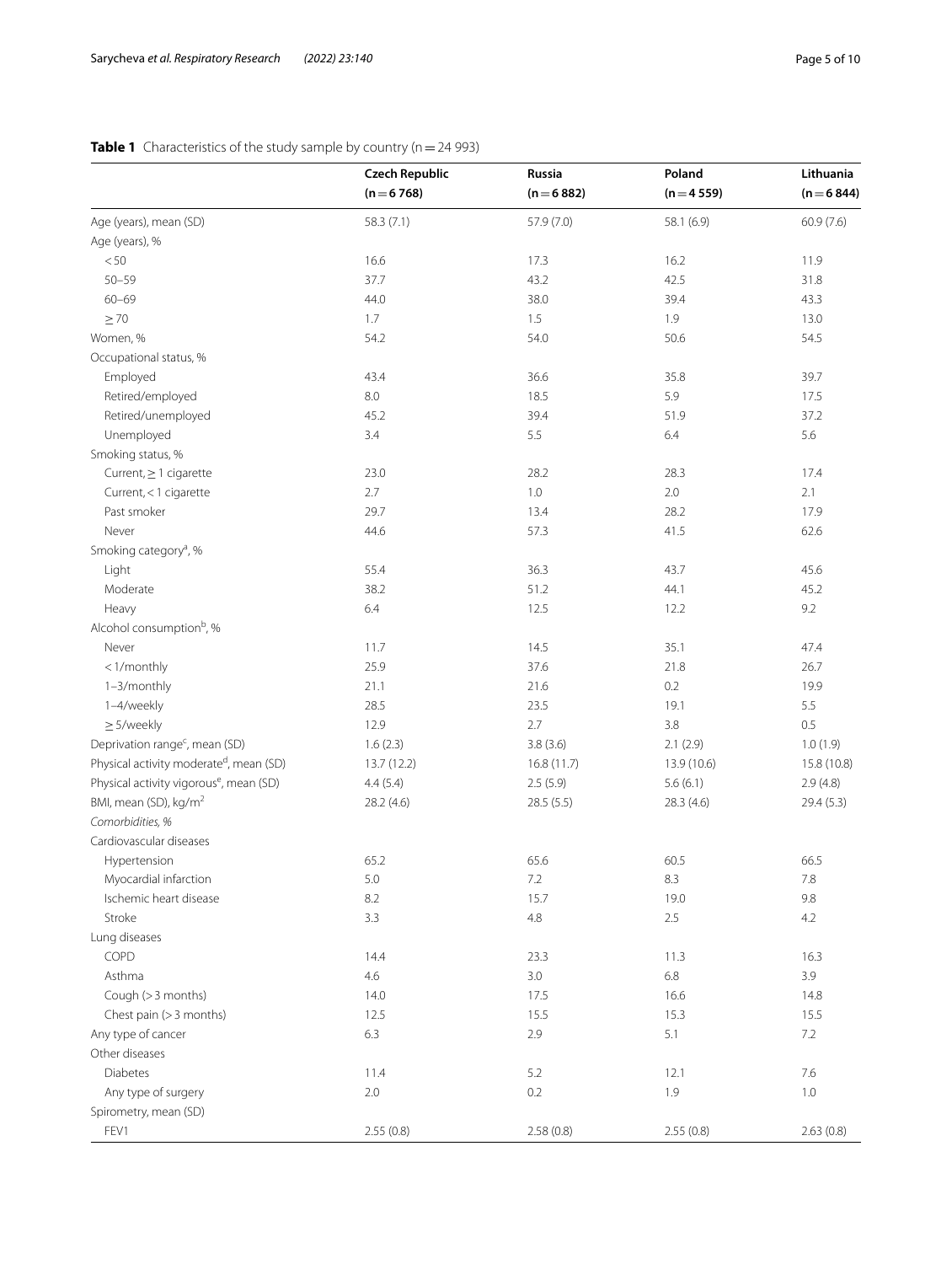# **Table 1** (continued)

|                                      | <b>Czech Republic</b> | Russia       | Poland       | Lithuania    |
|--------------------------------------|-----------------------|--------------|--------------|--------------|
|                                      | $(n=6768)$            | $(n=6882)$   | $(n=4559)$   | $(n=6844)$   |
| <b>FVC</b>                           | 3.3(0.9)              | 3.1(0.9)     | 3.1(0.9)     | 3.3(0.9)     |
| FEV1 predicted (NHANES) <sup>†</sup> | 3.0(0.6)              | 2.86(0.6)    | 2.92(0.6)    | 2.85(0.6)    |
| Z-score <sup>g</sup>                 | $-0.56(1.1)$          | $-0.34(1.2)$ | $-0.54(1.1)$ | $-0.14(1.1)$ |

BMI, body mass index; COPD, chronic obstructive pulmonary disease; FEV1, forced expiratory volume in 1 s; FVC, forced vital capacity

<sup>a</sup> Smoking category ((current or past heavy (> 30 cigarettes per day), moderate (11–29 cigarettes per day), or light (< 10 cigarettes per day))

<sup>b</sup> Alcohol consumption (never, graduated frequency from 1 to 3 drinks monthly or 1–5 drinks weekly)

<sup>c</sup> Deprivation scale (graded from 1 as a least deprived up to 12 as a most deprived)

<sup>d</sup> Number of hours per week undertaken by household domain physical activity (e.g., housework, gardening, maintenance of the house etc.)

<sup>e</sup> Number of hours of vigorous physical activity per week (e.g., sports, play games and hiking)

f National Health and Nutrition Examination Survey (NHANES) III equations

<sup>g</sup> The reference values from the Global Lung Initiative (GLI) with threshold point below lower limit of normal (-1.645)

<span id="page-5-0"></span>**Table 2** Association between degree of lung function impairment and all-cause mortality by type of FEV1 predicted

| Type of groups                                | No. of persons | No. of deaths | Person-years of<br>follow-up | Deaths per 100<br>person-years (95% CI) | Model 1 adjusted<br>$HR†$ (95% CI) | Model 2<br>Adjusted HR <sup>‡</sup><br>(95% CI) |
|-----------------------------------------------|----------------|---------------|------------------------------|-----------------------------------------|------------------------------------|-------------------------------------------------|
| FEV1% predicted impairment groups (NHANES)*   |                |               |                              |                                         |                                    |                                                 |
| Normal                                        | 20,506         | 3632          | 267,620                      | $1.36(1.31 - 1.40)$                     | 1.00                               | 1.00                                            |
| Mild                                          | 2452           | 700           | 31,350                       | $2.23(2.07 - 2.40)$                     | $1.55(1.43 - 1.68)$                | $1.25(1.15 - 1.37)$                             |
| Moderate                                      | 1068           | 394           | 12,879                       | $3.06(2.77 - 3.38)$                     | $2.01(1.80 - 2.24)$                | $1.51(1.35 - 1.69)$                             |
| Moderate-severe                               | 487            | 219           | 5465                         | $4.01(3.51 - 4.57)$                     | $2.51(2.17 - 2.91)$                | $1.82(1.58 - 2.11)$                             |
| Severe                                        | 342            | 163           | 3814                         | 4.27 (3.67-4.98)                        | $2.55(2.16 - 3.02)$                | $1.82(1.54 - 2.15)$                             |
| Very severe                                   | 104            | 69            | 961                          | 7.18 (5.67-9.09)                        | 4.44 (3.36-5.87)                   | $3.35(2.62 - 4.27)$                             |
| FEV1 impairment groups (Z-score) <sup>§</sup> |                |               |                              |                                         |                                    |                                                 |
| Normal                                        | 21,864         | 4045          | 284,792                      | $1.42(1.38 - 1.46)$                     | 1.00                               | 1.00                                            |
| Mild                                          | 1052           | 315           | 13,302                       | $2.37(2.12 - 2.64)$                     | $1.65(1.47-1.85)$                  | $1.27(1.13 - 1.43)$                             |
| Moderate                                      | 923            | 310           | 11,284                       | $2.75(2.45 - 3.07)$                     | $1.83(1.63 - 2.06)$                | $1.41(1.25 - 1.59)$                             |
| Moderate-severe                               | 523            | 226           | 6002                         | 3.77 (3.30-4.29)                        | $2.48(2.16 - 2.86)$                | $1.81(1.57 - 2.09)$                             |
| Severe                                        | 471            | 214           | 5367                         | 3.99 (3.49-4.56)                        | $2.55(2.20 - 2.95)$                | $1.87(1.62 - 2.16)$                             |
| Very severe                                   | 126            | 67            | 1342                         | 4.99 (3.93 - 6.35)                      | $4.50(3.45 - 5.86)$                | $3.42(2.67 - 4.37)$                             |

FEV1, forced expiratory volume in 1 s; CI, confdence interval; HR, hazard ratio

\* Sex-specifc predicted values of FEV1 (FEV1%) standardized for age and height based on NHANES III equations

*§* The reference values from the GLI 2012 z-score with threshold point below lower limit of normal (−1.645)

† Adjusted for age, sex and country

‡ Adjusted for age, sex, occupation and education; alcohol consumption, smoking status, level of physical activity and body mass index; history of hypertension, ischemic heart disease, myocardial infarction, stroke

same relationship was observed even if the sample was restricted to never-smokers and after exclusion of persons with history of respiratory diseases. The comparison between countries suggested a some non-statistically signifcant variation in the strength of the association with strongest associations seen in Poland and Lithuania. Similar trend was also observed in country-specifc comparisons with balanced follow-up time.

The HAPIEE study was designed to investigate possible risk factors linked to mortality in Eastern Europe and former Soviet Union, a region with high and rising mortality due to economic and political crisis  $[18]$  $[18]$ . Given this health pattern, identifcation of potential predictors of mortality in this region is pivotal. Association of reduced spirometry indices with overall mortality has been well established in western populations  $[1, 5, 6, 8, 28]$  $[1, 5, 6, 8, 28]$  $[1, 5, 6, 8, 28]$  $[1, 5, 6, 8, 28]$  $[1, 5, 6, 8, 28]$  $[1, 5, 6, 8, 28]$  $[1, 5, 6, 8, 28]$  $[1, 5, 6, 8, 28]$  $[1, 5, 6, 8, 28]$  $[1, 5, 6, 8, 28]$ . The fndings that all-cause mortality increased with the severity of lung function impairment are in accordance with a previous cohort study of elderly individuals [\[3\]](#page-9-2). In our study, the excess risk was large, with more than doubled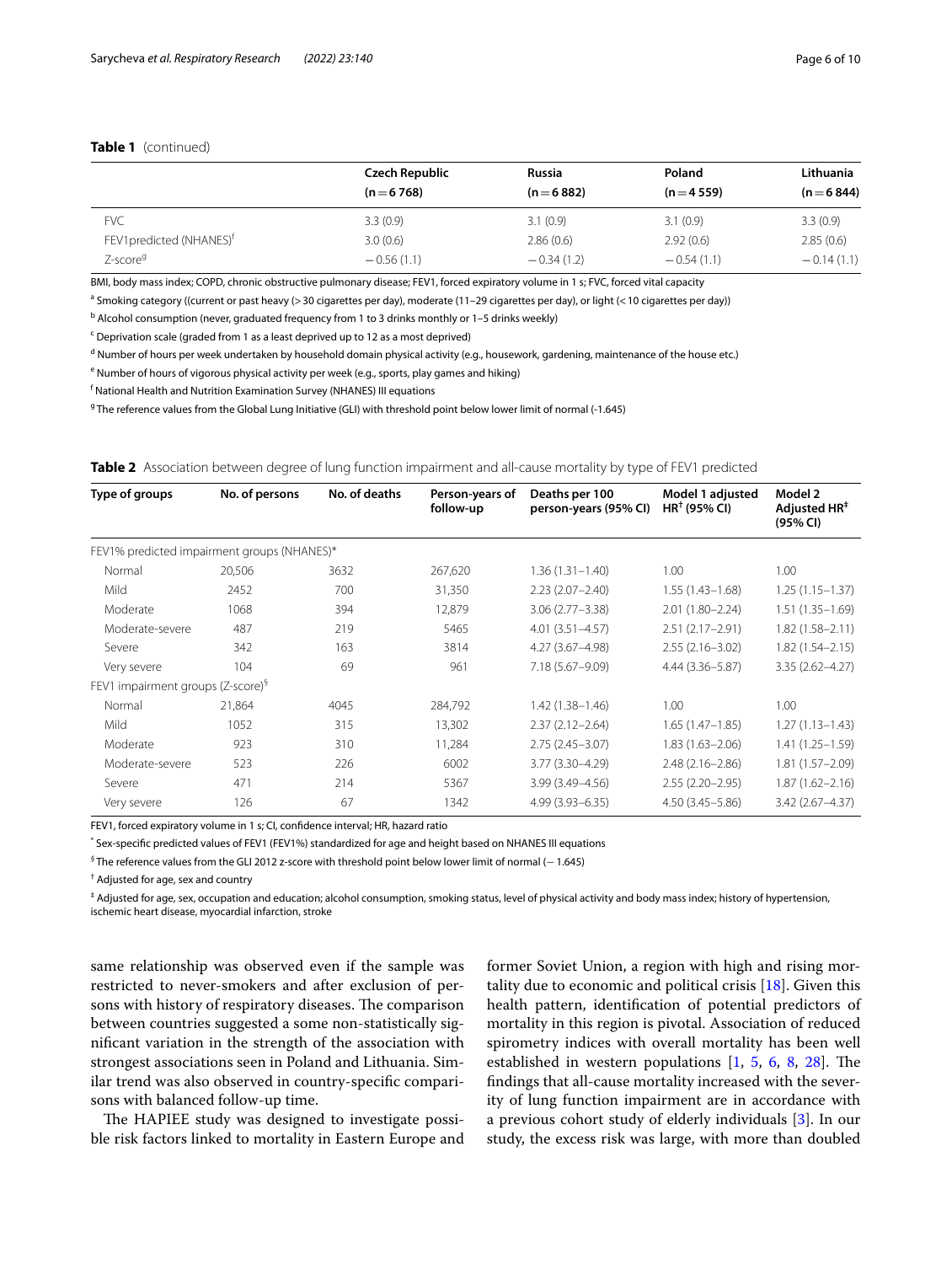| Type of groups                                     | No. of persons | No. of deaths | Person-years of<br>follow-up | Deaths per 100<br>person-years (95% CI) | Model 1 adjusted<br>$HR†$ (95% CI) | Model 2<br>Adjusted HR <sup>#</sup><br>(95% CI) |
|----------------------------------------------------|----------------|---------------|------------------------------|-----------------------------------------|------------------------------------|-------------------------------------------------|
| No previous history of COPD and pulmonary symptoms |                |               |                              |                                         |                                    |                                                 |
| FEV1% predicted impairment groups*                 |                |               |                              |                                         |                                    |                                                 |
| Normal                                             | 14,436         | 2413          | 190,254                      | $1.27(1.22 - 1.32)$                     | 1.00                               | 1.00                                            |
| Mild                                               | 1427           | 374           | 18,736                       | $2.00(1.80 - 2.21)$                     | $1.51(1.35 - 1.68)$                | $1.20(1.07 - 1.35)$                             |
| Moderate                                           | 516            | 175           | 6463                         | $2.71(2.33 - 3.14)$                     | $1.88(1.60 - 2.21)$                | $1.41(1.20 - 1.66)$                             |
| Moderate-severe                                    | 196            | 76            | 2337                         | $3.25(2.60 - 4.07)$                     | $2.12(1.64 - 2.73)$                | $1.59(1.26 - 2.02)$                             |
| Severe                                             | 117            | 38            | 1463                         | 2.60 (1.89-3.57)                        | $1.83(1.30 - 2.57)$                | $1.30(0.93 - 1.82)$                             |
| Very severe                                        | 31             | 12            | 360                          | 3.34 (1.89-5.87)                        | $3.07(1.68 - 5.61)$                | $2.13(1.21 - 3.77)$                             |
| Never smokers                                      |                |               |                              |                                         |                                    |                                                 |
| FEV1% predicted impairment groups*                 |                |               |                              |                                         |                                    |                                                 |
| Normal                                             | 11,233         | 1537          | 147,841                      | $1.04(0.99 - 1.09)$                     | 1.00                               | 1.00                                            |
| Mild                                               | 1077           | 246           | 14,057                       | $1.75(1.54 - 1.98)$                     | $1.56(1.37 - 1.79)$                | $1.40(1.21 - 1.62)$                             |
| Moderate                                           | 407            | 111           | 5179                         | $2.14(1.78 - 2.58)$                     | $1.89(1.55 - 2.30)$                | $1.61(1.32 - 1.98)$                             |
| Moderate-severe                                    | 176            | 59            | 2096                         | $2.81(2.18 - 3.63)$                     | 2.50 (1.89-3.31)                   | $2.17(1.66 - 2.83)$                             |
| Severe                                             | 104            | 33            | 1294                         | $2.55(1.81 - 3.59)$                     | $2.39(1.65 - 3.45)$                | $2.14(1.50 - 3.07)$                             |
| Very severe                                        | 36             | 19            | 397                          | 4.79 (3.06-7.51)                        | $4.06(2.43 - 6.80)$                | $4.03(2.55 - 6.35)$                             |

<span id="page-6-0"></span>**Table 3** Association between degree of lung function impairment and all-cause mortality restricted to people without previous history of COPD and never smokers

FEV1, forced expiratory volume in 1 s; CI, confdence interval; HR, hazard ratio

\* Sex-specifc predicted values of FEV1 (FEV1%) standardized for age and height based on NHANES III equations

† Adjusted for age, sex and country

‡ Adjusted for age, sex, occupation and education; alcohol consumption, smoking status, level of physical activity and body mass index; history of hypertension, ischemic heart disease, myocardial infarction, stroke

mortality in the group of severe compared to mild lung function impairment, although our results for the group with severe lung function impairment are based on relatively small number of study participants. This might be explained by diferences in grading criteria of commonly used FEV1 thresholds of lung function in three stages of impairment rather than 5 stages criteria; and by the difference in methods where they assessed the diference between stages in fxed time-points rather than as a continuous exposure.

In our study, the excess risk of death associated with impaired lung function remained high even after exclusion of people with previous history of smoking and respiratory diseases. Similar pattern has been reported in the survey-based cohort study of lifelong non-smokers [[9\]](#page-9-5). In that study, the decline in FEV1 was associated with mortality with stronger efect than common risk factors (e.g., increased blood pressure or obesity). It might be possible that impaired lung function shares pathophysiological mechanisms and risk factors with other chronic conditions with established mortality burden such as cardiovascular disease and diabetes  $[29, 30]$  $[29, 30]$  $[29, 30]$  $[29, 30]$  $[29, 30]$ . The fact that low FEV1 predicted mortality even in relatively healthy individuals with mild impairment and without smoking history could indicate the importance of lung function in prediction (and prevention) of common chronic diseases and mortality risk.

As the majority of studies so far have been performed in high income countries of Western Europe and North America, there is a paucity of studies on the risk of death associated with impaired lung function in other populations. In the large prospective international cohort study among people from urban and rural communities, the mortality risk was increased in all lung function impairment groups but it remained higher among people from low and middle income countries in comparison to high-income populations [[12](#page-9-8)]. In that study, the mortality rates in low-income countries from that study were similar to our pooled results. In our study, the inverse graded association between reduced FEV1 and mortality was observed in all four countries. The results were similar across countries, there was some (not statistically signifcant) variation in the strength of the association, with higher hazard ratios in Poland and Lithuania for severe lung function impairment. Similar results were observed after balancing follow-up time. These results might be explained by diferences in socioeconomic status and health behaviour patterns between countries. In the previous HAPIEE study [\[18\]](#page-9-14), larger socioeconomic inequalities in association with mortality among four countries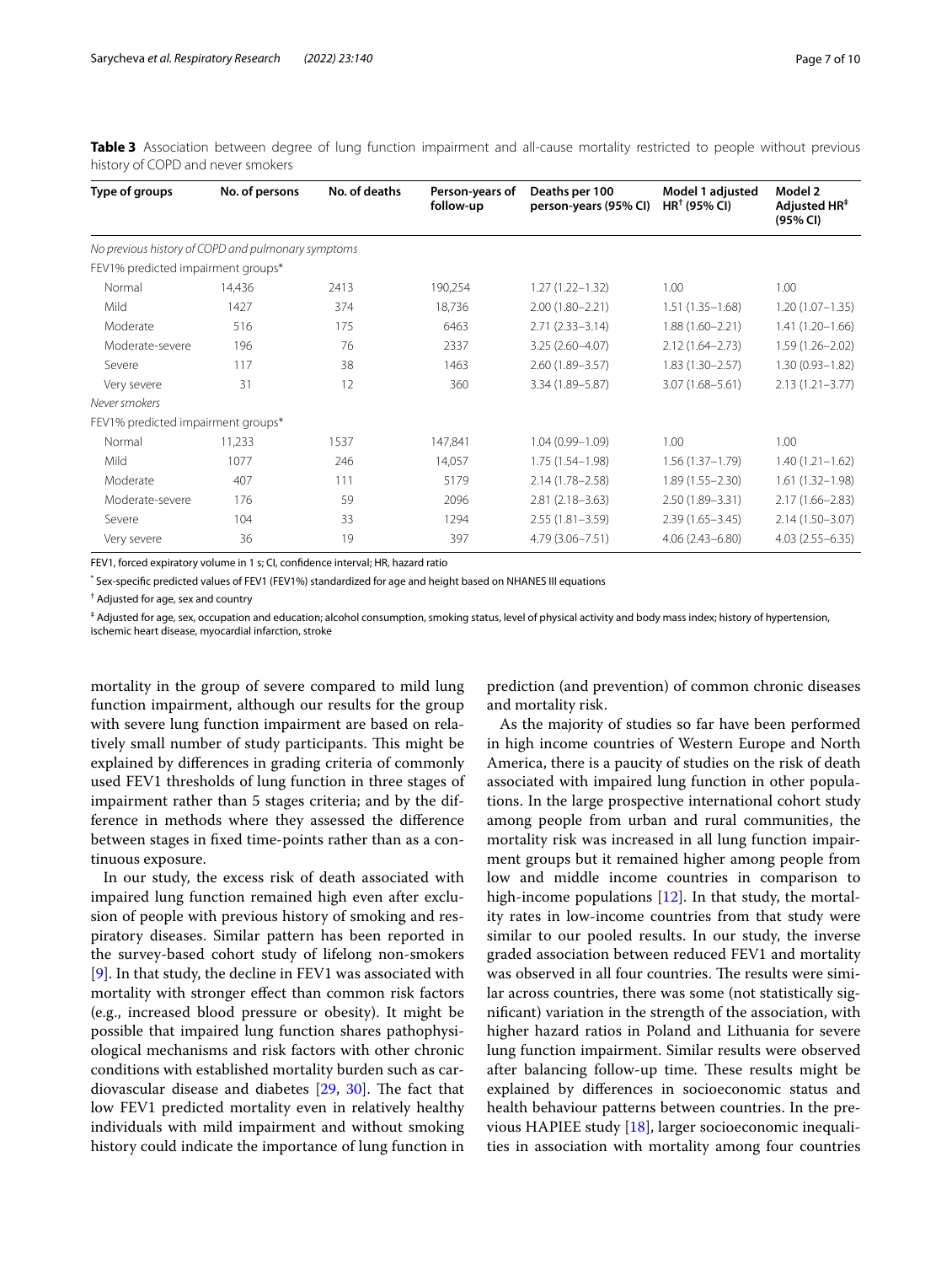| Type of groups                     | No. of persons | No. of deaths | Person-years<br>of follow-up | Deaths per 100<br>person-years (95%<br>CI | Model 1 adjusted<br>$HR†$ (95% CI) | Model 2 adjusted HR <sup>‡</sup><br>(95% CI) |
|------------------------------------|----------------|---------------|------------------------------|-------------------------------------------|------------------------------------|----------------------------------------------|
| Czech Republic                     |                |               |                              |                                           |                                    |                                              |
| FEV1% predicted impairment groups* |                |               |                              |                                           |                                    |                                              |
| Normal                             | 5283           | 1081          | 84,319                       | $1.28(1.21 - 1.36)$                       | 1.00                               | 1.00                                         |
| Mild                               | 831            | 268           | 12,636                       | 2.12 (1.88-2.39)                          | $1.54(1.34 - 1.76)$                | $1.31(1.13 - 1.52)$                          |
| Moderate                           | 366            | 140           | 5347                         | $2.62(2.22 - 3.09)$                       | $1.71(1.43 - 2.05)$                | $1.25(1.02 - 1.53)$                          |
| Moderate-severe                    | 135            | 56            | 1915                         | $2.92(2.25 - 3.80)$                       | $2.01(1.52 - 2.67)$                | $1.49(1.10 - 2.01)$                          |
| Severe                             | 110            | 49            | 1469                         | $3.33(2.52 - 4.41)$                       | $2.36(1.73 - 3.21)$                | $1.85(1.34 - 2.53)$                          |
| Very severe                        | 29             | 18            | 357                          | $5.04(3.17 - 8.00)$                       | $3.53(2.18 - 5.72)$                | 2.99 (1.76-5.09)                             |
| Russia                             |                |               |                              |                                           |                                    |                                              |
| FEV1% predicted impairment groups* |                |               |                              |                                           |                                    |                                              |
| Normal                             | 5621           | 1114          | 70,294                       | $1.58(1.49 - 1.68)$                       | 1.00                               | 1.00                                         |
| Mild                               | 595            | 180           | 7060                         | $2.55(2.20 - 2.95)$                       | $1.39(1.19 - 1.63)$                | $1.11(0.95 - 1.31)$                          |
| Moderate                           | 262            | 106           | 2810                         | $3.77(3.12 - 4.56)$                       | $2.15(1.75 - 2.64)$                | $1.68(1.37 - 2.06)$                          |
| Moderate-severe                    | 163            | 75            | 1699                         | 4.42 (3.52-5.54)                          | 2.31 (1.79-2.99)                   | $1.69(1.33 - 2.15)$                          |
| Severe                             | 116            | 56            | 1239                         | 4.52 (3.48-5.87)                          | 2.11 (1.59-2.80)                   | $1.61(1.22 - 2.11)$                          |
| Very severe                        | 46             | 31            | 390                          | 7.96 (5.60-11.31)                         | $3.63(2.36 - 5.58)$                | 2.98 (2.07-4.30)                             |
| Poland                             |                |               |                              |                                           |                                    |                                              |
| FEV1% predicted impairment groups* |                |               |                              |                                           |                                    |                                              |
| Normal                             | 3650           | 533           | 46,585                       | $1.14(1.05 - 1.25)$                       | 1.00                               | 1.00                                         |
| Mild                               | 504            | 111           | 6188                         | $1.79(1.49 - 2.16)$                       | $1.53(1.25 - 1.87)$                | $1.20(0.96 - 1.50)$                          |
| Moderate                           | 234            | 66            | 2786                         | $2.37(1.86 - 3.01)$                       | $1.98(1.53 - 2.56)$                | $1.63(1.24 - 2.13)$                          |
| Moderate-severe                    | 97             | 45            | 1026                         | 4.39 (3.27-5.87)                          | $3.38(2.46 - 4.64)$                | $2.40(1.73 - 3.33)$                          |
| Severe                             | 59             | 29            | 597                          | 4.85 (3.37-6.99)                          | $3.08(2.06 - 4.61)$                | 2.12 (1.39-3.24)                             |
| Very severe                        | 14             | 9             | 120                          | 7.48 (3.89-14.37)                         | 6.95 (3.49-13.84)                  | $4.28(2.14 - 8.56)$                          |
| Lithuania                          |                |               |                              |                                           |                                    |                                              |
| FEV1% predicted impairment groups* |                |               |                              |                                           |                                    |                                              |
| Normal                             | 5952           | 904           | 66,422                       | $1.36(1.28 - 1.45)$                       | 1.00                               | 1.00                                         |
| Mild                               | 522            | 141           | 5467                         | 2.58 (2.19-3.04)                          | $1.87(1.56 - 2.24)$                | $1.50(1.25 - 1.81)$                          |
| Moderate                           | 206            | 82            | 1935                         | $4.24(3.41 - 5.26)$                       | $2.84(2.24 - 3.60)$                | $2.04(1.57 - 2.65)$                          |
| Moderate-severe                    | 92             | 43            | 825                          | 5.21 (3.86-7.02)                          | 2.83 (2.00-3.99)                   | 2.18 (1.59-2.99)                             |
| Severe                             | 57             | 29            | 508                          | 5.71 (3.96-8.21)                          | $3.00(2.02 - 4.46)$                | $2.01(1.37 - 2.94)$                          |
| Very severe                        | 15             | 11            | 94                           | 11.71 (6.48-21.14)                        | 5.79 (2.54-13.19)                  | $4.07(2.21 - 7.50)$                          |

## <span id="page-7-0"></span>**Table 4** Association between degree of lung function impairment (FEV1% predicted) and all-cause mortality by country

FEV1, forced expiratory volume in 1 s; CI: confdence interval; HR: hazard ratio

\* Sex-specifc predicted values of FEV1 (FEV1%) standardized for age and height based on NHANES III equations

† Adjusted for age and sex

‡ Adjusted for age, sex, occupation and education; alcohol consumption, smoking status, level of physical activity and body mass index; history of hypertension, ischemic heart disease, myocardial infarction, stroke

were observed in the Russian population; however, we did not fnd stronger efect of lung function impairment in Russia. Unmeasured diferences in health status are the most likely explanation of our results; e.g., subjects from Poland and Lithuania had higher proportion of cardiovascular, chronic lung conditions and diabetes.

## **Strengths and limitations**

Our study included people from urban communities of four Central and Eastern European countries. While the study cohort is in general representative for urban populations, it does not include rural areas, and the results are thus not generalizable to entire population of included countries. The response rate was comparable and follow-up time was balanced between countries. The large number of investigating covariates to be adjusted in the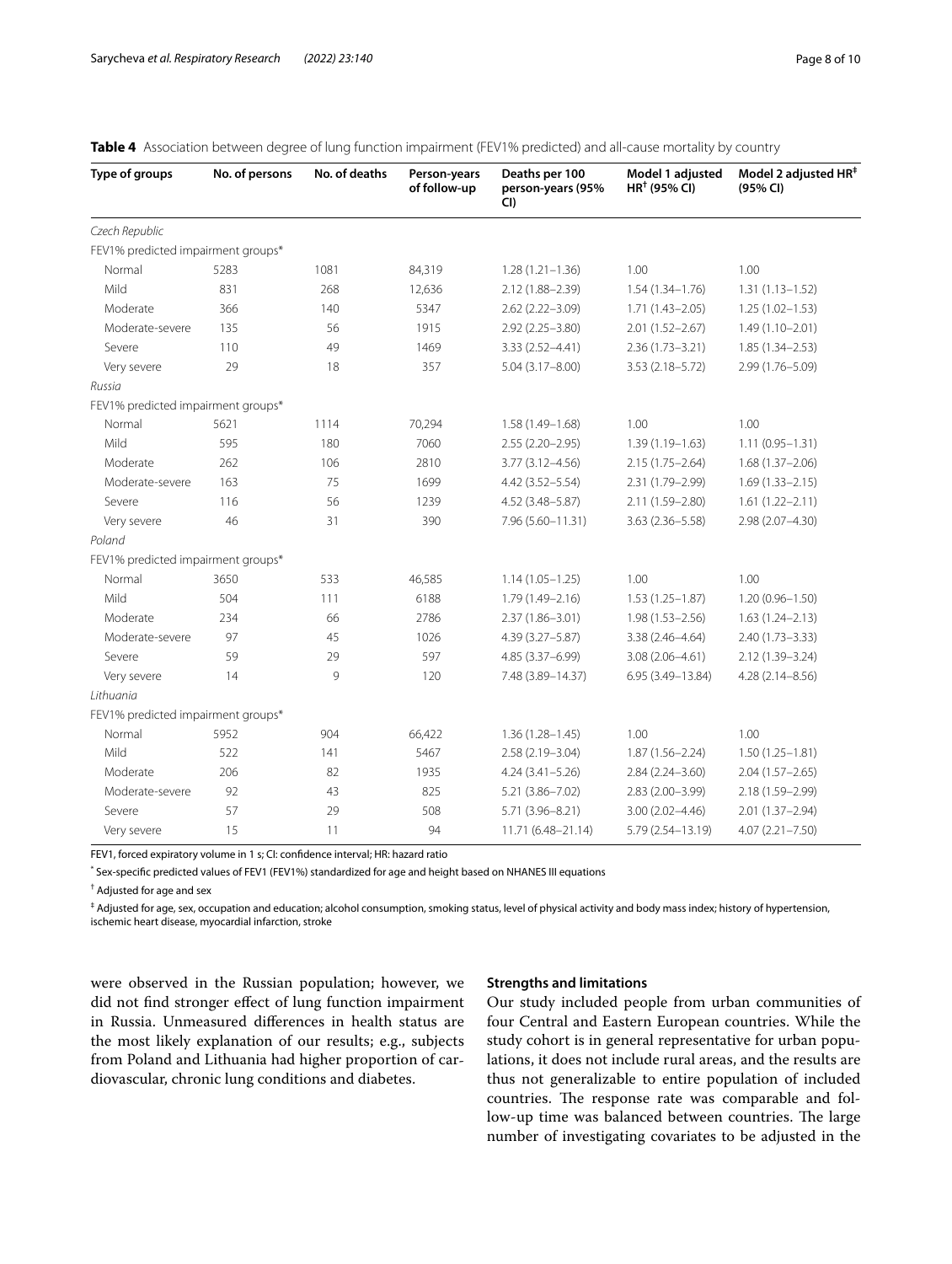analyses of lung function impairment and mortality is the particular strength of this study.

Assessment of predictive values using two system approach is a strength and supports our results. In our study we did not observe major diferences in mortality trend between grading of lung function based on NHANES III algorithm and (GLI) 2012 z-score equations. The number of people with impaired lung function identifed with NHANES III algorithm was higher and it might be that some results were false positive. Data on normal spirometry indices from old persons is lacking and both methods might lead to misclassifcation of lung function in this age group  $[14]$  $[14]$  $[14]$ . However, compared to GLI 2012 z-score, NHANES III equations are considered as a better predicting tool for elderly population [[14](#page-9-10)[–16](#page-9-12), [31\]](#page-9-28).

Self-reported information in the questionnaire is subjective to recall bias. The fact that almost 20% of Czech and Polish participants were less healthy and did not underwent the baseline clinical examination might lead to the underestimation of our results.

The numbers of people in severe impairment groups were too small for investigations with sufficient statistical power, therefore, the comparison results in these groups should be interpreted with caution.

Finally, the nature of our design cannot entirely prove causality, although the longitudinal design, extensive covariate adjustment of models and long follow-up likely to minimize these limitations.

# **Conclusions**

This is first study investigating the role of impaired lung function in association with mortality in the population of four Central and Eastern European countries. The results are similar across countries with distinct socioeconomic and mortality risk profle and in line with previously reported fndings from western countries. Low FEV1 consistently predicted mortality with a clear dose–response fashion. The associations remained strong among non-smokers and in individuals with no history of respiratory disease. These findings advocate for implementing spirometry into the risk prediction systems. This would improve the identifcation of people at increased risk of death, and more intensive eforts in primary or secondary prevention can be introduced in this group.

#### **Abbreviations**

HAPIEE: Health, Alcohol and Psychosocial factors in Eastern Europe; FEV1: Forced expiratory volume measured in one second; FVC: Forced vital capacity; FEV1% predicted: Percent predicted values of forced expiratory volume in one second; FVC% predicted: Percent predicted values of forced vital capacity; GOLD: Global Initiative for Chronic Obstructive Lung Disease; GLI: Global Lung Function Initiative; NHANES III: National Health and Nutrition Examination

Survey; COPD: Chronic obstructive pulmonary disease; HR: Hazard ratio; SD: Standard deviation; CI: Confdence interval.

## **Supplementary Information**

The online version contains supplementary material available at [https://doi.](https://doi.org/10.1186/s12931-022-02057-y) [org/10.1186/s12931-022-02057-y.](https://doi.org/10.1186/s12931-022-02057-y)

<span id="page-8-0"></span>**Additional fle 1: Table S1.** Characteristics of the study sample by degree of lung function impairment based on (NHANES) III equations (n=24 993). **Table S2.** Characteristics of the study sample by degree of lung function impairment based on Z-score (n=24 993). **Table S3.** Survival data by country. **Table S4.** Association between degree of lung function impairment and all-cause mortality by type of FVC predicted. **Table S5.** Association between degree of lung function impairment (FEV1% predicted) and all-cause mortality by country (follow-up restricted to 10 years). **Figure S1.** Kaplan–Meier survival curves by groups of lung function impairment.

#### **Acknowledgements**

The authors would like to thank all local collaborators in Prague, Havířov, Karviná, Jihlava, Ústí nad Labem, Liberec, Hradec Králové, Kroměříž, Novosibirsk, Krakow and Kaunas. Authors thank the RECETOX Research Infrastructure (No LM2018121) fnanced by the Ministry of Education, Youth and Sports, and the Operational Programme Research, Development and Education (the CETOCOEN EXCELLENCE project No. CZ.02.1.01/0.0/0.0/17\_043/0009632) for supportive background.

#### **Author contributions**

All listed authors contributed to the intellectual conceptualisation of this study. TS, HP and MB codesigned the paper. TS and HP performed the statistical analyses. MB, NC, AP, SM, GS and AT jointly designed the HAPIEE study. TS wrote the frst draft and fnalised the paper. All co-authors provided comments. All authors read and approved the fnal manuscript.

#### **Funding**

The authors have disclosed the receipt of the following fnancial support for the research, authorship and/or publication of this article: the HAPIEE study was funded by the Wellcome Trust (Grant WT064947 and WT081081), the US National Institute of Aging (Grant R01 AG23522) and the MacArthur Foundation. Contribution of Polish authors was supported by the grant of Polish National Science Centre (Grant 2018/29/B/NZ7/02118). Contribution of Russian authors was supported by Russian Academy of Science, State assignment (AAAA-A17-117112850280-2). The present analyses were supported by the European Union's Horizon 2020 research and innovation programme under grant agreement No 857560 and No 857487. This publication refects only the author's view, and the European Commission is not responsible for any use that may be made of the information it contains.

#### **Availability of data and materials**

The data used to conduct the research are available from the corresponding author but restrictions by the register maintainers apply to the availability of these data. Therefore, the data are not publicly available. However, data are available from the authors upon reasonable request and with permission of the register maintainers.

#### **Declarations**

#### **Ethics approval and consent to participate**

All participants provided written informed consent. The study was performed in line with the principles of the Declaration of Helsinki. Approval was granted by the Joint UCL/UCLH Committees on the Ethics of Human Research (Committee Alpha), reference 99/0081; the Ethical Committee of the Institute of Internal Medicine, Siberian Branch of the Russian Academy of Medical Sciences, March 14, 2002 (Protocol No. 1); the Ethics Committee of the Kaunas Medical University (reference P1-09/2005); and Ethics Committee at the National Institute of Public Health, Prague (reference 2002-01-08/P1).

#### **Consent for publication**

N/A.